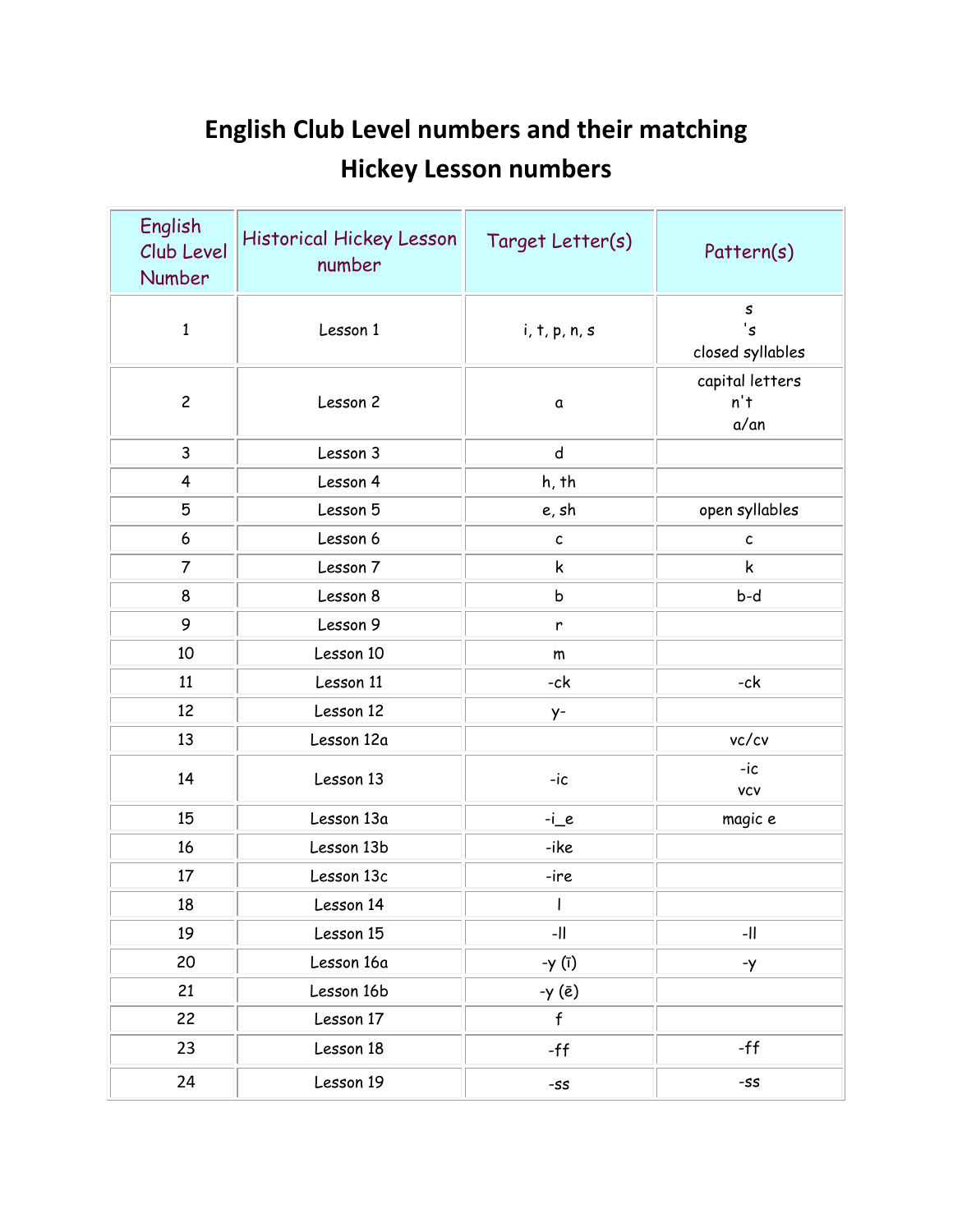| 25 | Lesson 20  | -es, -less, -ly            | -es<br>-less<br>-ly                                          |
|----|------------|----------------------------|--------------------------------------------------------------|
| 26 | Lesson 21  | -a_e (a-magic-e)           |                                                              |
| 27 | Lesson 22a | -ar                        | Bossy R<br>(r-controlled vowels)                             |
| 28 | Lesson 22b | -are, long vowel choices   |                                                              |
| 29 | Lesson 23  | O                          |                                                              |
| 30 | Lesson 23a | g (sounds like (g))        | $\boldsymbol{g}$                                             |
| 31 | Lesson 24  | $-0$ $e$ (o-magic-e)       |                                                              |
| 32 | Lesson 24a | -ore                       |                                                              |
| 33 | Lesson 25a | $-ng$                      |                                                              |
| 34 | Lesson 25b | $-$ ing                    | adding -ing to cvc, magic<br>e words, doubling<br>consonants |
| 35 | Lesson 26  | U                          | -ful                                                         |
| 36 | Lesson 27  | j                          |                                                              |
| 37 | Lesson 28  | $-u$ <sup>e</sup>          |                                                              |
| 38 | Lesson 29  | w, sw                      |                                                              |
| 39 | Lesson 30  | ٧                          | -ve                                                          |
| 40 | Lesson 31  | $\pmb{\times}$             |                                                              |
| 41 | Lesson 32  | -nk                        |                                                              |
| 42 | Lesson 32a | re-<br>mis-<br>dis-<br>un- | re-<br>mis-<br>dis-<br>un-                                   |
| 43 | Lesson 33  | $Z, -ZZ$                   | $-ZZ$                                                        |
| 44 | Lesson 34  | qu                         | QU always together                                           |
| 45 | Lesson 35  | ee                         |                                                              |
| 46 | Lesson 36a | oo (short oo as in "book") |                                                              |
| 47 | Lesson 36b | oo (long oo as in "spoon") |                                                              |
| 48 | Lesson 37  | th                         |                                                              |